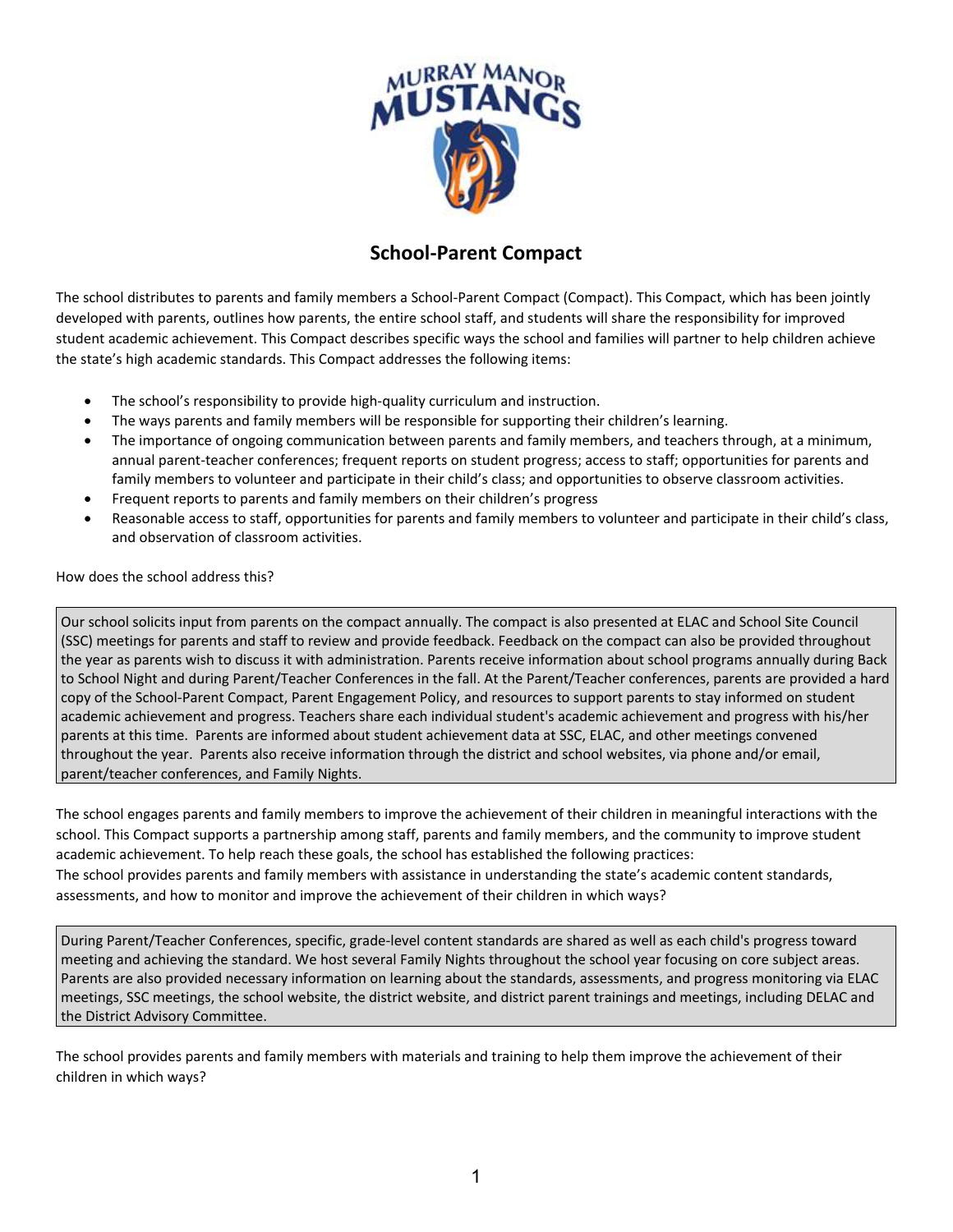Teachers provide take-home materials based on specific student needs using approved intervention materials. Parents are provided with training at family engagement nights on ways to work with children to improve achievement, including information about the Smarter Balanced Assessment and online tools for practice.

With the assistance of parents and family members, the school educates staff members in the value of parent and family member contributions, and how to work with parents and family members as equal partners in which ways?

Our regular staff development often focuses on best practices for working as partners with parents. Teachers and staff attend parent meetings and district sponsored parent trainings as partners with the school's parent participants.

The school coordinates and integrates the parental involvement program with other programs, and conducts other activities, such as resource centers, to encourage and support parents and family members in more fully participating in the education of their children in which ways?

Our school develops staff subcommittees to design parent nights such as Literacy and Math Nights as well as school events involving the community. Parents are provided with training at these events on ways to work with children to improve achievement, including information about the Smarter Balanced Assessment and online tools for practice. Teachers often provide additional resources that are sent home to share strategies to build student literacy and comprehension skills at home.

The school distributes information related to school and parent programs, meetings, and other activities to parents and family members in a format and language that the parents and family members can understand in which ways?

Our school and district translate school-wide flyers for events into Spanish, as required. Whenever possible, documents are also translated into other languages, as needed.

The school provides support for parent and family member involvement activities requested by parents and family members in which ways?

Because of the open door policy, parents feel invited to make requests for involvement programs. Parents report that they feel comfortable communicating with teachers one-on-one personally or through phone calls, email, or during conferences, where they may make requests for involvement activities or information, as needed. Parents receive information about school programs annually during Back to School Night and Parent/Teacher Conferences in November. At the Parent/Teacher conferences, parents are provided a hard copy of the School-Parent Compact, Parent Engagement Policy, and resources to support parents to stay informed on student academic achievement and progress. Parents are informed about student achievement data at SSC, ELAC, and other meetings convened throughout the year. Parents also receive information through the district and school websites, via phone and/or email, parent/teacher conferences, and Family Nights.

The school provides opportunities for the participation of all parents and family members, including those with limited English proficiency, disabilities, and migratory students; and that the information and school reports are provided in a format and language that parents and family members can understand in which ways?

Our school provides parents with frequent reports on their children's progress in English. Reports are translated into other languages whenever possible, as needed. All families are able to schedule conferences or meetings with staff members. Translators are available as needed for all conferences and meetings such as IEPs and SSTs. All families have reasonable access to staff members through before and after school conferences, meetings, phone calls, and emails. Parents have opportunities to volunteer and participate in their child's class, and to observe classroom activities.

This Compact was adopted by the Murray Manor Elementary School on May 28, 2020 and will be in effect for the period of the 2020-21 School Year.

The school will distribute the Compact to all parents and family members of students participating in the program on, or before: November 30, 2020.